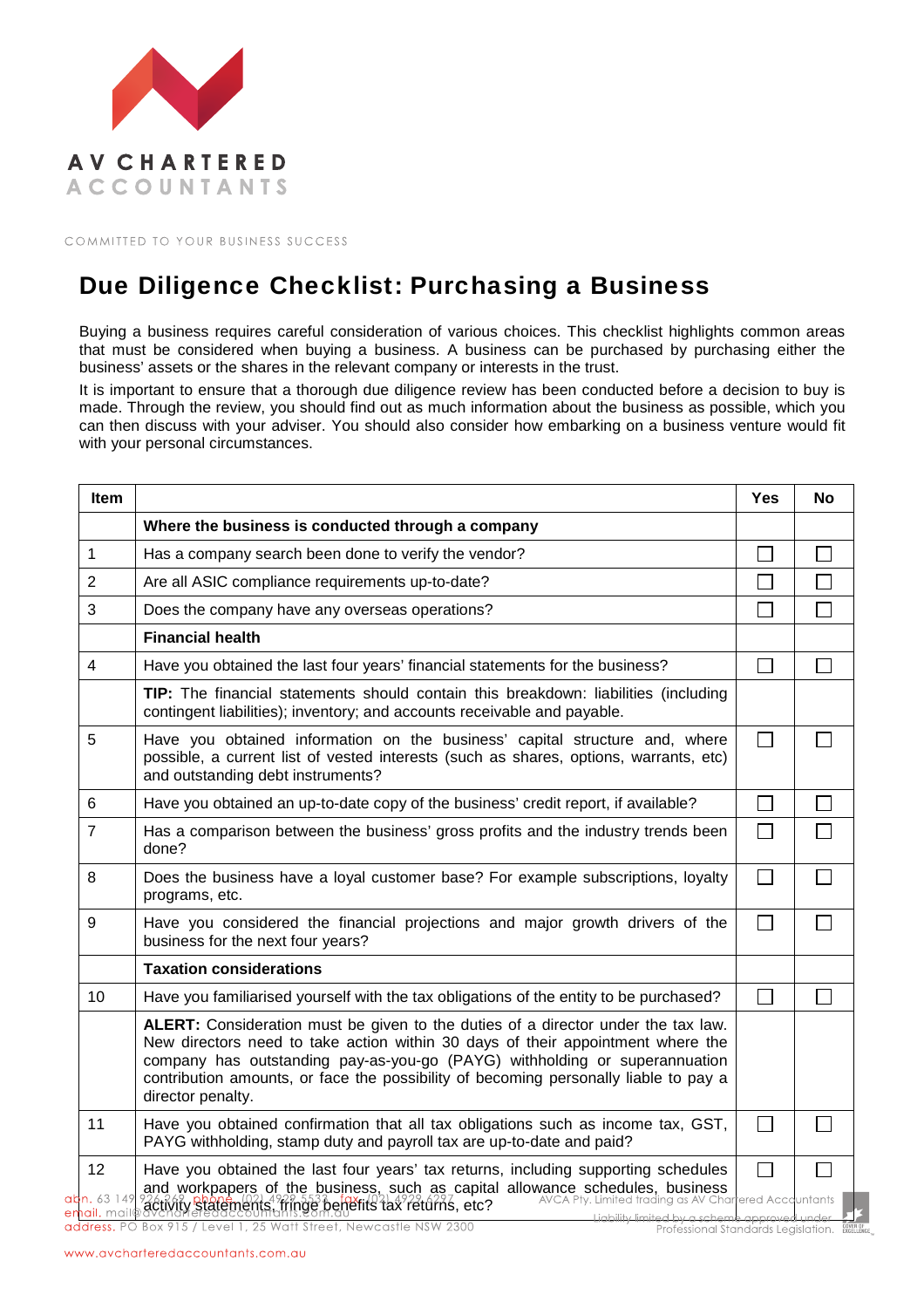

| <b>Item</b> |                                                                                                                                                                                                                                                                                                                                                                                                                                                                                | <b>Yes</b>   | <b>No</b>                |
|-------------|--------------------------------------------------------------------------------------------------------------------------------------------------------------------------------------------------------------------------------------------------------------------------------------------------------------------------------------------------------------------------------------------------------------------------------------------------------------------------------|--------------|--------------------------|
| 13          | Have you reviewed all correspondence with the ATO and determined whether the<br>business has any private tax rulings, tax elections, amended notices of assessment,<br>etc that may apply?                                                                                                                                                                                                                                                                                     | $\mathsf{I}$ |                          |
| 14          | Are you aware if the business is currently being audited by the ATO or has been<br>audited in the last four years and, if so, what the outcome was?                                                                                                                                                                                                                                                                                                                            | $\mathbf{L}$ | $\mathbf{I}$             |
| 15          | Have you considered the stamp duty implications of the purchase of the business?                                                                                                                                                                                                                                                                                                                                                                                               |              | $\mathbf{I}$             |
| 16          | Have you considered whether the purchase of the business will be a supply of a<br>going concern, ie GST-free?                                                                                                                                                                                                                                                                                                                                                                  | П            | $\overline{\phantom{a}}$ |
|             | ALERT: Where a business is sold through an asset sale, the purchaser does not<br>inherit any tax liabilities of the business. However, where a business is sold through<br>the sale of units or shares, the purchaser inherits the tax liabilities of the business.<br>Where a business is sold through the sale of units or shares, it will not qualify as a<br>supply of a going concern, ie the purchase of the units or shares will be an input<br>taxed financial supply. |              |                          |
|             | If you are buying the business through an asset sale                                                                                                                                                                                                                                                                                                                                                                                                                           |              |                          |
| 17          | Has a fixed asset register been obtained detailing all the assets being sold?                                                                                                                                                                                                                                                                                                                                                                                                  |              |                          |
|             | TIP: The register should detail the following information about the assets:<br>the original purchase price;                                                                                                                                                                                                                                                                                                                                                                    |              |                          |
|             | the purchase date;<br>$\bullet$                                                                                                                                                                                                                                                                                                                                                                                                                                                |              |                          |
|             | the depreciation method used;<br>$\bullet$                                                                                                                                                                                                                                                                                                                                                                                                                                     |              |                          |
|             | the depreciation rate used;<br>$\bullet$<br>the effective life of the asset; and                                                                                                                                                                                                                                                                                                                                                                                               |              |                          |
|             | the written-down value.                                                                                                                                                                                                                                                                                                                                                                                                                                                        |              |                          |
| 18          | Have you checked the ownership and condition of the assets being sold? Are copies<br>of instruction manuals available?                                                                                                                                                                                                                                                                                                                                                         | П            |                          |
| 19          | Where assets are leased by the business, have you obtained copies of the leases?                                                                                                                                                                                                                                                                                                                                                                                               |              | $\Box$                   |
|             | TIP: If you are taking over the existing leases, consideration should be given to<br>whether the leasing terms are reasonable.                                                                                                                                                                                                                                                                                                                                                 |              |                          |
| 20          | Are the assets adequately insured until settlement of the purchase?                                                                                                                                                                                                                                                                                                                                                                                                            |              |                          |
| 21          | Has the purchase price been apportioned across the assets being purchased?                                                                                                                                                                                                                                                                                                                                                                                                     |              |                          |
|             | If you are buying the business through a sale of units or shares                                                                                                                                                                                                                                                                                                                                                                                                               |              |                          |
| 22          | Have you obtained a listing of all current shareholders or unit holders?                                                                                                                                                                                                                                                                                                                                                                                                       |              | $\mathcal{L}$            |
| 23          | If you are purchasing the business through the sale of units, has the trust made a<br>family trust election (FTE)?                                                                                                                                                                                                                                                                                                                                                             |              |                          |
| 24          | If you are purchasing the business through the sale of shares, has the company<br>made an interposed entity election (IEE)?                                                                                                                                                                                                                                                                                                                                                    | $\mathsf{L}$ | $\mathbf{I}$             |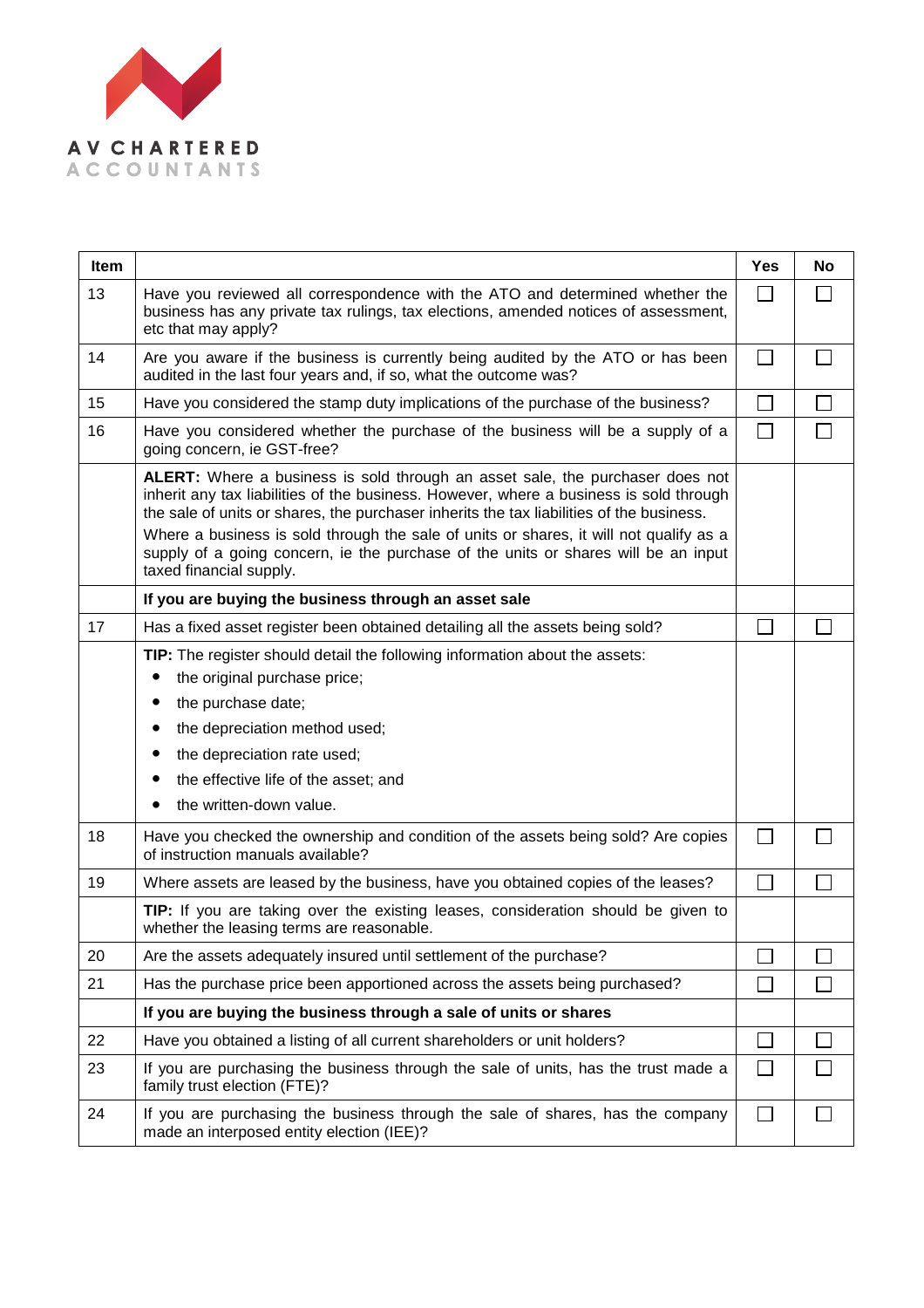

| <b>Item</b> |                                                                                                                                                                                                                                                                                                                                       | <b>Yes</b>        | <b>No</b> |
|-------------|---------------------------------------------------------------------------------------------------------------------------------------------------------------------------------------------------------------------------------------------------------------------------------------------------------------------------------------|-------------------|-----------|
|             | ALERT: The existence of an FTE and IEE restricts who may receive a distribution<br>from the trust or company, and to whom the trust may distribute any income derived.                                                                                                                                                                |                   |           |
|             | Generally, a trust will be denied a tax deduction for carried-forward losses or bad<br>debts unless certain tests are passed. Similarly, where the substantial shareholder of<br>a company changes, the company can be denied a tax deduction for carried-forward<br>losses or bad debts, unless the same business test is satisfied. |                   |           |
|             | <b>Employee obligations</b>                                                                                                                                                                                                                                                                                                           |                   |           |
| 25          | Have you obtained a list of the employees, including their salaries and other<br>entitlements?                                                                                                                                                                                                                                        |                   |           |
| 26          | Are you aware of all employment conditions, including key workplace agreements,<br>incentive bonus plans, staff rotation policies, disciplinary procedures, standards of<br>conduct, etc?                                                                                                                                             |                   |           |
| 27          | Have all outstanding employee entitlements, such as superannuation guarantee and<br>annual leave, been accounted for?                                                                                                                                                                                                                 |                   |           |
| 28          | Are the WorkCover premiums up-to-date?                                                                                                                                                                                                                                                                                                |                   |           |
| 29          | Are you comfortable with the current business culture, the level of staff relations and<br>turnover over the last four years?                                                                                                                                                                                                         |                   |           |
| 30          | Are there any key staff who would be imperative to the smooth, continued running of<br>the business? Considerations should include special skill sets or knowledge.                                                                                                                                                                   |                   |           |
|             | ALERT: Where a business is sold through an asset sale, the purchaser can choose<br>not to take on the employees of the vendor. However, where a business is sold<br>through the sale of units or shares, there will be a continuity of employment and the<br>buyer is responsible for any employee liabilities accrued.               |                   |           |
|             | <b>Trading stock</b>                                                                                                                                                                                                                                                                                                                  |                   |           |
| 31          | Does the trading stock include any obsolete stock?                                                                                                                                                                                                                                                                                    |                   |           |
| 32          | Has the trading stock been valued at market value?                                                                                                                                                                                                                                                                                    |                   |           |
|             | TIP: Where the purchase of the business includes trading stock, the trading stock<br>must be valued at market value on the day of disposal, which is normally the date of<br>the purchase contract.                                                                                                                                   |                   |           |
|             | <b>Business premises</b>                                                                                                                                                                                                                                                                                                              |                   |           |
| 33          | Have you sighted copies of all real estate lease agreements, deeds, mortgages and<br>any relevant documents relating to the premises?                                                                                                                                                                                                 |                   |           |
| 34          | If the same business premises are to continue, has the vendor facilitated a lease<br>assignment and have all documents been signed by you?                                                                                                                                                                                            | $\vert \ \ \vert$ |           |
| 35          | If there are improvements to the business premises, has a register been obtained<br>detailing the improvements?                                                                                                                                                                                                                       | $\vert \ \ \vert$ |           |
|             | TIP: The register should detail the following information: the cost of the<br>improvements; and date of construction or acquisition.                                                                                                                                                                                                  |                   |           |
|             | <b>Other considerations</b>                                                                                                                                                                                                                                                                                                           |                   |           |
| 36          | Is there a documented business plan?                                                                                                                                                                                                                                                                                                  |                   |           |